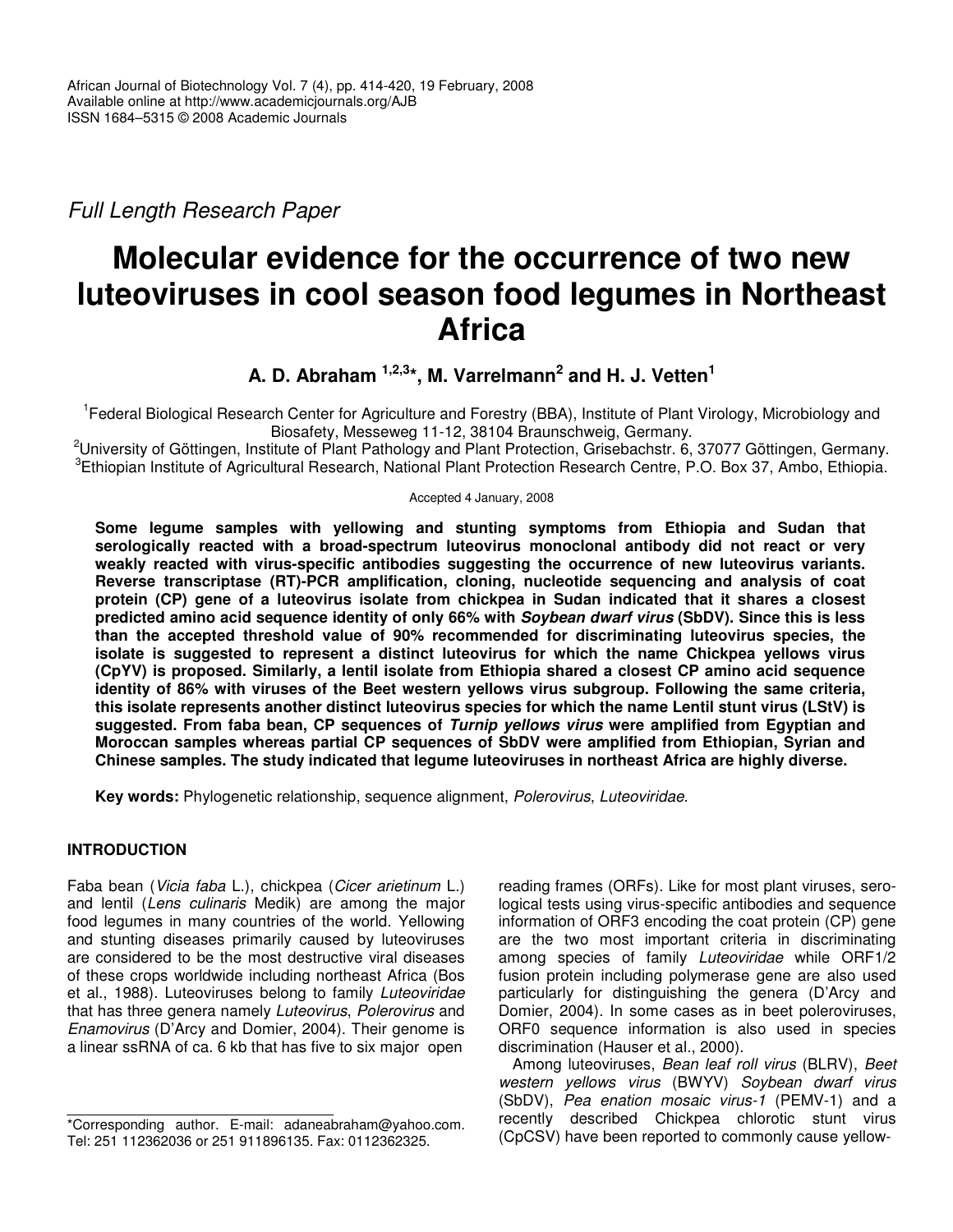| <b>Isolate</b>    | <b>Plant host</b> | Location, country     | <b>Year of collection</b> | Virus sequence amplified |
|-------------------|-------------------|-----------------------|---------------------------|--------------------------|
| $Et-Ie-3$         | Lentil            | Ambo, Ethiopia        | 2002                      | LStV (new)               |
| Eth <sub>26</sub> | Faba bean         | Degem, Ethiopia       | 2003                      | SbDV                     |
| Eth <sub>32</sub> | Faba bean         | Grar Jarso, Ethiopia  | 2003                      | SbDV                     |
| Eth <sub>57</sub> | Faba bean         | Morat-Jiru, Ethiopia  | 2003                      | SbDV                     |
| Et61              | Faba bean         | Insaro-Wayu, Ethiopia | 2003                      | SbDV                     |
| Et72              | Faba bean         | Checha, Ethiopia      | 2003                      | <b>SbDV</b>              |
| $Su$ -cp-8        | Chickpea          | Abu Harras, Sudan     | 1997                      | CpYV (new)               |
| $Mo-fb-21$        | Faba bean         | Ouled Ayyad, Morocco  | 2001                      | TuYV                     |
| Mo-22             | Faba bean         | Ouled Ayyad, Morocco  | 2001                      | TuYV                     |
| EVp7-93           | Faba bean         | Fayoum, Egypt         | 1993                      | TuYV                     |
| EV2-94            | Faba bean         | Fayoum, Egypt         | 1994                      | TuYV                     |
| EV3-94            | Faba bean         | Fayoum, Egypt         | 1994                      | TuYV                     |
| SL1-94            | Faba bean         | Tel Hadya, Syria      | 1994                      | SbDV                     |
| Ch-601            | Faba bean         | China                 | 2003                      | SbDV                     |

**Table 1.** Origin\* and collection year of samples from which luteovirus sequences were amplified.

Virus acronyms used are SbDV, *Soybean dwarf virus*; TuYV, *Turnip yellows virus*; LStV, Lentil stunt virus (proposed in this work); CpYV, Chickpea yellows virus (proposed in this work).

\*Virus isolates from Ethiopia were collected by the first author while others were obtained from previous collection maintained at BBA, Braunschweig, Germany as dried leaves.

ing and stunting symptoms of cool season food legume crops in countries of northeast and north Africa and west Asia *(*Makkouk et al., 1988, 1994; Abraham et al., 2000; Abraham et al., 2006; Tadesse et al. 1999 and Fortass et al., 1997). It should be noted that polerovirus isolates previously considered as BWYV have been recently reclassified as four distinct virus species, namely BWYV, *Beet chlorosis virus* (BChV), *Beet mild yellowing virus* (BMYV) and *Turnip yellows virus* (TuYV) based primarily on differences in their ORF0 sequences and biological properties (Hauser et al., 2000, D'Arcy and Domier, 2004). Since many previously described BWYV-like isolates cannot be easily assigned to one of these virus species due to lack of ORF0 sequence information important for their classification, the generic term BWYV subgroup will be used in this paper.

Understanding the diversity of viruses existing in legume crops in northeast Africa is considered as a prerequisite for designing effective management strategies as those based on disease resistance or cultural practices. Previous virus surveys conducted by various authors in the region have established that luteoviruses are the major causes of yellowing and stunting of legume crops in the region (Makkouk et al., 1988, 1994; Abraham et al., 2000; Abraham et al., 2006, Tadesse et al., 1999 and Fortass et al., 1997). However, in most of these works, a significant portion of samples with virus-like symptoms gave no serological reaction with available virus-specific antibodies and hence the causal agents remained unidentified. This was suspected to be due to the fact that some of them belonged to yet unrecognized viruses for which specific antibodies are not yet available. Sequence information which is the most reliable and accurate means for identifying virus isolates, is in most cases lacking for legume luteoviruses in the region.

During a recent study to determine the diversity of legume luteoviruses in northeast Africa and west Asia (Abraham, 2005, Abraham et al., 2006), several samples collected from different countries in Africa and Asia that show yellowing and stunting symptoms and reacting with broad spectrum luteovirus monoclonal antibodies 2-5G4 (Katul, 1992) did not react with antibodies specific to any of the known luteoviruses, suggesting the occurrence of other possibly unrecognized viruses. To obtain accurate information on the nature of the viruses associated with various legume samples in the region, attempts were made to serologically test the samples using virusspecific antibodies and also acquire viral coat protein (CP) gene sequences from the samples. Our results provided molecular evidence for the occurrence of two new luteoviruses as well as that of TuYV and SbDV in some of the samples.

## **MATERIALS AND METHODS**

#### **Origin of samples and serological tests**

The country of origin, the year of collection of the luteovirus-infected samples used are presented in Table 1. The leaf samples were preserved by drying over  $CaCl<sub>2</sub>$  and maintained at 4°C at BBA, Germany. Serological tests were conducted as TAS- (Franz et al., 1996) and DAS-ELISA (Clark and Adams, 1977) using antibodies of varying specificity including a broad spectrum monoclonal antibody to a luteovirus (2-5G4) (Katul, 1992) and known luteovirus-specific antibodies to BLRV, CpCSV, SbDV and BWYV subgroup. The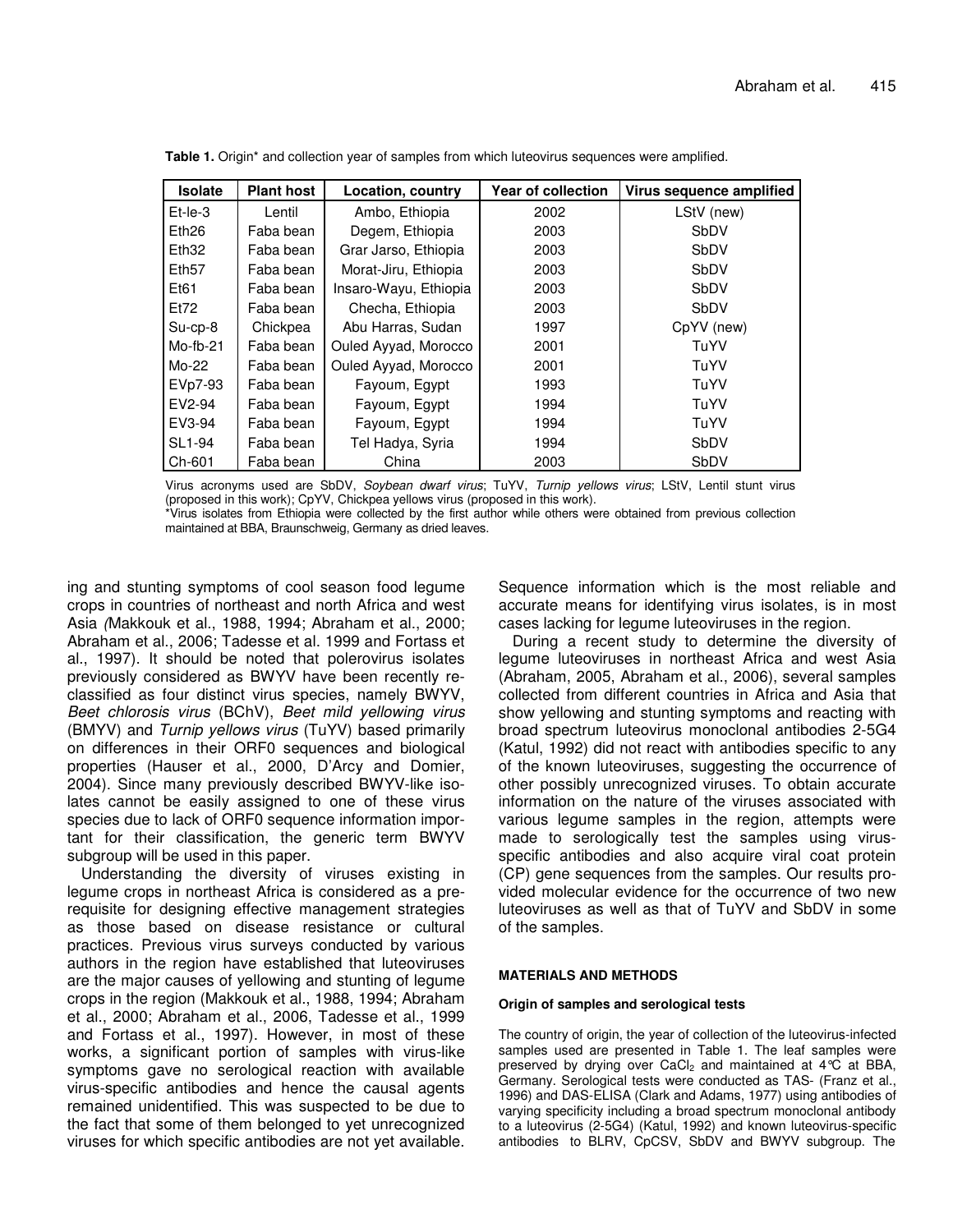|                                                  | <b>Database</b>  | <b>Sequenced isolates</b> |         |            |
|--------------------------------------------------|------------------|---------------------------|---------|------------|
| Virus/Isolate                                    | Access. No.      | $Su$ -cp-8                | Et-le-3 | $Mo-fb-21$ |
| Bean leaf roll virus (BLRV)                      | <b>NC 003369</b> | 64.8                      | 56.3    | 55.4       |
| Beet mild yellowing virus (BMYV)                 | X83110           | 60.5                      | 82.7    | 91.6       |
| Beet western yellows virus (BWYV)                | <b>NC 004756</b> | 60.5                      | 84.2    | 92.1       |
| Turnip yellows virus (TuYV)                      | X13063           | 61.5                      | 86.1    | 94.6       |
| Cucurbit aphidborne yellows virus (CABYV)        | <b>NC 003688</b> | 61.3                      | 75.1    | 70.6       |
| Groundnut rosette assistor virus (GRAV)          | AF195828         | 64.6                      | 73.4    | 74.1       |
| Potato leafroll virus (PLRV)                     | D 00734          | 61.1                      | 66.8    | 65.2       |
| Ceral yellow dwarf virus (CYDV)-RPV              | <b>NC 004751</b> | 57.3                      | 68.0    | 68.3       |
| Pea enation mosaic virus-1 (PEMV-1)              | L4573            | 32.6                      | 37.1    | 34.1       |
| Sugarcane yellow leaf virus (ScYLV)              | <b>NC 000874</b> | 38.1                      | 42.8    | 43.1       |
| Chickpea stunt disease associated virus (CpSDaV) | Y11530           | 60.1                      | 80.4    | 80.7       |
| Soybean dwarf virus (SbDV)                       | <b>NC 003056</b> | 66.3                      | 59.1    | 57.4       |
| Barley yellow dwarf virus (BYDV)-PAV             | D 85873          | 46.4                      | 50.5    | 49.0       |
| Carrot red leaf virus (CtRLV)                    | NC 006265        | 41.8                      | 52.5    | 54.5       |
| Chickpea chlorotic stunt virus (CpCSV)           | AY956384         | 64.5                      | 75.0    | 76.0       |
| Eth-Le-3                                         |                  | 59.2                      |         | 87.1       |
| Sud-cp-8                                         |                  |                           | 59.2    | 61.5       |
| Mo-fb-21                                         |                  | 61.5                      | 87.1    |            |

**Table 2.** Pairwise comparison of the percentage CP gene amino acid sequence identity of three distinct luteovirus sequences amplified from three samples with that of other luteoviruses from the database and to each other.

source and specificity of the antibodies used has been described by Abraham et al. (2006).

#### **Reverse transcriptase (RT)-PCR, cloning and sequence analysis of coat protein gene**

The studies with samples positive with CpCSV antibodies are reported earlier (Abraham et al., 2006). Selected samples that reacted positively only with 2-5G4 but did not or very weakly reacted with antibodies specific to CpCSV were used for this study. Total RNA extraction from these samples, amplification of viral RNA by RT-PCR, cloning and sequencing of the coat protein gene was essentially done as described by Abraham et al. (2006). To be able to amplify a diverse range of luteovirus sequences, two sets of degenerate primers designed from conserved sequences of known luteovirus sequences obtained from the database (Table 2) were used. The first set included a combination of a sense primer S1 (5'GCTCTAGAATTGTTAATGARTACGGTCG3') and antisense primer AS3 (5'CACGCGTCIACCTATTTIGGRTTITG3') (I = inosine) expected to flank the whole coat protein gene of poleroviruses (Abraham et al., 2006). This primer pair is expected to amplify the complete CP gene of all known legume poleroviruses but not viruses like SbDV and BLRV since S1 does not adequately match their sequences. The second pair was a combination of the sense primer S2 (5'ATCACITTCGGGCCGWST-CTATCAGA3') with the antisense primer AS3, that is expected to amplify a product of ca. 340 bases from the C-terminal part of CP gene of all known legume luteoviruses including BLRV and SbDV. DNA sequencing of the clones obtained was done by a commercial company (MWG Biotech, Germany) from two independent clones in both directions. Sequence assembly and pairwise comparison was carried out using the computer software DNAMAN (Lynnon, Biosoft, Canada). Phylogenetic analyses of nucleotide and amino acid sequences were carried out using a Clustal\_X program after multiple alignment

of sequences by neighbour joining algorithms (Thompson et al., 1997) and visualized using Treeview program (Page, 1996). The sequences were compared with available sequences in the database using the basic local alignment search tool (BLAST) program (Altschul et al., 1997). Databank accession numbers of luteovirus sequences used for comparison are indicated in Table 2. In addition, sequences of SbDV isolates used for comparison were those described from Japan (AB 038147-AB 038150), USA (U51448 and L20835) and Germany (EF466131 and EF466132).

# **RESULTS**

## **Serological tests**

Many of the samples tested reacted with both the general luteovirus antibody (2-5G4) and CpCSV polyclonal and monoclonal antibodies while others reacted only with 2- 5G4 (Table 2). Those not reacting with CpCSV antibodies included some faba bean samples from Egypt and Morocco that reacted specifically to polyclonal BWYV antibodies and those from Ethiopia, Syria and China that reacted with SbDV polyclonal antibodies. A chickpea sample from Sudan (Su-cp-8) reacted with 2-5G4 but showed a very weak reaction, which was less than the ELISA threshold value with SbDV, and accordingly was inconclusive. Similarly, a lentil sample from Ethiopia (Etle-3) that reacted with 2-5G4 did also show a very weak and doubtful reaction with antibodies to BWYV group. None of the samples reacted with BLRV-specific monoclonal antibody.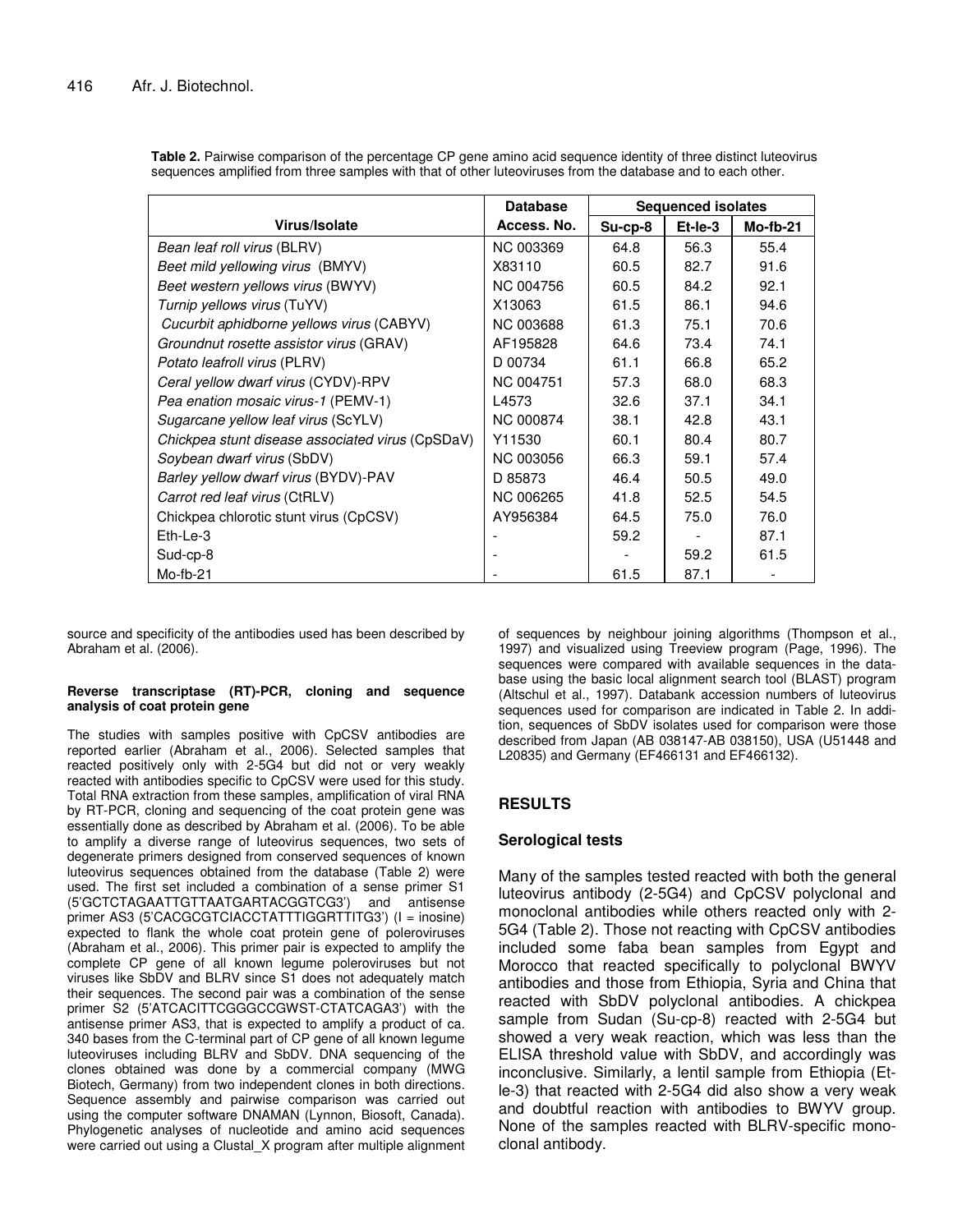

**Figure 1.** Unrooted dendrogram showing the phylogenetic relationship of the predicted coat protein amino acid sequences of two distinct luteovirus isolates (Su-cp-8 and Et-le-3) with those of other luteoviruses from the database. Database accession number of the luteovirus sequences and virus acronyms used are given in Table 2.

## **RT-PCR Amplification and sequence analysis**

When those 2-5G4-positive samples that did not react with CpCSV antibodies were subjected to RT-PCR, full or partial CP-gene sequences were amplified (Table 1) based on the primer pair used. Using the primer pair S1/AS3, amplicons of similar size (ca. 600 bp) were obtained from some faba bean, chickpea and lentil samples from Ethiopia, Sudan, Egypt and Morocco. Cloning and sequence analysis however revealed the presence of diverse luteovirus sequences that included previously unrecognized viruses. Pairwise comparison of CP amino acid sequences revealed three distinct types of sequences when compared to those of other luteoviruses from the database and each other as shown in Table 2. A sequence from a chickpea isolate from Sudan (Su-cp-8) shared closest amino acid sequence identity (only 66.3%) with SbDV followed by BLRV (64.8%) (Table 2). Phylogenetic analysis (Figure 1) also showed that the isolate is closer to SbDV and BLRV than to other luteoviruses. However, it differs from SbDV and BLRV as much as they are distinct from each other. Multiple alignment of the predicted amino acid sequence encoded by Su-cp-8 with those of SbDV and BLRV is shown in Figure 2. It can be seen that the difference in amino acid sequence is distributed over the entire CP polypeptide

chain although the N-terminal part of the protein is more divergent than the C-terminal part.

A luteovirus sequence obtained from a lentil isolate from Ethiopia (Et-le-3) was also distinct from all other luteovirus sequences known so far. Pairwise comparison of the predicted CP amino acid sequences with those of other luteoviruses showed that it is most closely related to TuYV with an identity of 86% (Table 2). It is phylogenetically close to viruses of the BWYV subgroup (Figure 1) but appears to be less related to some species of this subgroup than they are to each other. Multiple alignment of predicted amino acid sequences encoded by Et-le-3 with viruses of BWYV subgroup and CpSDaV (Figure 3) shows that most of the amino acid differences are concentrated at N-terminal part of its CP.

CP sequences of luteovirus isolates very similar to TuYV were also amplified from three faba bean samples from Egypt and two from Morocco (Table 2). The predicted amino acid sequences of the coat proteins of all the five isolates sequenced showed that they were almost indistinguishable from each other (99-100% identity). A representative isolate from Morocco (Mo-fb-21) used for sequence comparison had the closest CP amino acid sequence identity (95%) with TuYV but also had high level of identity (92%) with BWYV and BMYV sequences (Table 2).

All the 2-5G4 positive isolates including those amplified by S1/AS3 were amplified with primer pair S2/AS3 and gave a product of ca. 340 bp. However, when those amplified only by S2/AS3 were cloned and sequenced, SbDV sequences of ca. 340 nt from the C-terminal part of the CP gene were obtained from faba bean samples from Ethiopia, Syria and China. The percentage nucleotide sequence identity between the isolates ranged from 90 - 100%. Phylogenetic comparison of the nucleotide sequence of the isolates with those of SbMV from the database showed that the grouping is roughly correlated to the geographical origin of the samples. Asian (Chinese and Syrian) isolates have nearly identical sequences and formed a distinct cluster as different from isolates previously reported from Japan and USA while the Ethiopian isolates are highly homogeneous among themselves and formed their own cluster (Figure 4).

## **DISCUSSION**

The serological and sequence data presented here revealed the association of some luteovirus isolates with distinct CP sequences that are clearly different from those previously described. In particular, Su-cp-8 and Etle-3 isolates that have sequences only remotely related to the previously described luteoviruses SbDV and TuYV with percentage amino acid sequence identities of 66 and 86%, respectively (Table 2). According to current luteovirus species demarcation criteria recommended by the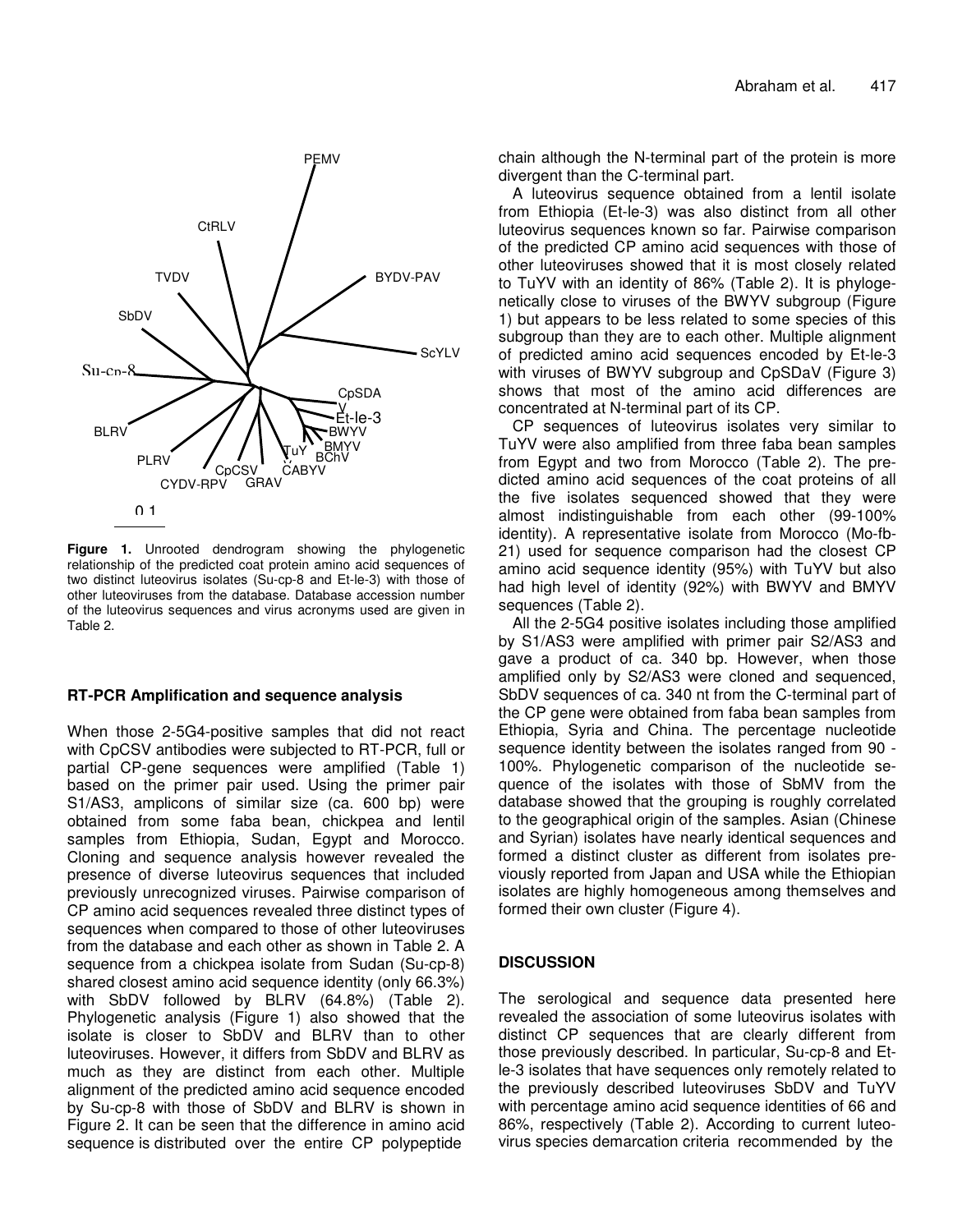| $Su$ -cp-8  | MNTVAVSONVVRGRSRRRTAR.NORROSMAMATPSROPFRRRRORRRNRNRARGAVLAGARGOAHTFVFS        |
|-------------|-------------------------------------------------------------------------------|
| SbDV        | $\ldots$ M----NVAIQR-RT--A--RAP-V-L--IP-ATSR-Q--G-----R--NRG-SFIS-GS-K------- |
| <b>BLRV</b> | M--RGKR--VRQLQT-AR--LPVVL--APVR-Q-K----G--NKSRG-NGF-RRSS-V-E----              |
| $Su$ -cp-8  | KDNLSGNSSGSITFGPSLSECKPLSDGILRAYHEYKITMVLLEFVTEASSTSSGSIAFELDPHLKYATLO        |
| SbDV        | --GIN-S-K---------------F-------K---------SI--0-I---------------Y-----C--SEI- |
| BLRV        |                                                                               |
| $Su$ -cp-8  | SAINKFSITKSGSRRFNASRINGQEWHDTSEDQFRILFKGNGENKIAGSFKITITVLTHNPK                |
| SbDV        | -LL-----------K--PTRA---L--R--------K-HY-----S-------S-N---O-A-               |
| BLRV        | -K---------EKKK-SRKA----A------------YE---DA------RV--K---O---                |

**Figure 2.** Alignment of the predicted coat protein amino acid sequence of isolate Su-cp-8 with those of *Soybean dwarf virus* (SbDV) and *Bean leaf roll virus* (BLRV). The arrows indicate the primer sequence sites. Database accession numbers of SbDV and BLRV sequences used in this alignment are indicated in Table 2.

| $Et-1e-3$   | MSYVVGRRTINGRRRPRRQTRRTQRTQQVVVVPAPRPARRRNRRRRGGRNRSRGVIPSRGAGSSETFVFS |  |  |  |  |  |
|-------------|------------------------------------------------------------------------|--|--|--|--|--|
| TuYV        |                                                                        |  |  |  |  |  |
| BWYV        |                                                                        |  |  |  |  |  |
| BChV        |                                                                        |  |  |  |  |  |
| BMYV        |                                                                        |  |  |  |  |  |
| CpSDaV      | ---------------RN--R-.N-P----QT--NTQ--R---------TG-R---GPGA--------    |  |  |  |  |  |
| $Et-1e-3$   | KDNLAGSSSGAITFGPSLSDCPAFSNGILKAYHEYKISMVTLEFISEASSQNSGSIAYELDPHCKLNSLS |  |  |  |  |  |
| TuYV        |                                                                        |  |  |  |  |  |
| BWYV        |                                                                        |  |  |  |  |  |
| BChV        |                                                                        |  |  |  |  |  |
| <b>BMYV</b> |                                                                        |  |  |  |  |  |
| CpSDaV      |                                                                        |  |  |  |  |  |
| $Et-1e-3$   | STINKFGITKSGRRTFTASYINGTEWHDVAEDQFKILYKGNGSSSIAGSFRITIKCQFHNPK 202     |  |  |  |  |  |
| TuYV        |                                                                        |  |  |  |  |  |
| <b>BWYV</b> |                                                                        |  |  |  |  |  |
| BChV        |                                                                        |  |  |  |  |  |
| <b>BMYV</b> |                                                                        |  |  |  |  |  |
| CpSDaV      |                                                                        |  |  |  |  |  |

**Figure 3.** Alignment of the predicted coat protein amino acid sequence of isolate Et-le-3 with those of *Turnip yellows virus* (TuYV), *Beet western yellows virus* (BWYV), *Beet chlorosis virus* (BChV), *Beet mild yellowing virus* (BMYV) and *Chickpea stunt disease associated virus* (CpSDaV). The arrows indicate the primer sequence sites. Database accession number of the luteovirus sequences used aregiven in Table 2.

International Committee of Taxonomy of Viruses (ICTV) (D'Arcy and Domier, 2004), distinct virus species should differ by more than 10% in amino acid sequences of one of their gene products and also have distinct biological and serological properties. Since the percentage identity of the CP gene amino acid sequence of both Su-cp-8 and Et-le-3 was clearly less than the identity threshold value of 90%, these isolates should be considered as two distinct and new viruses. To facilitate future studies, the

name Chickpea yellows virus (CpYV) is proposed for Sucp-8 since the virus was isolated from plants showing yellowing symptom. Similarly, for Et-le-3 which was isolated from a lentil plant with stunting symptom, a tentative name Lentil stunt virus (LStV) is suggested. However, to consider these viruses as definitive species in the family *Luteoviridae*, further information on their biological properties is required.

Phylogenetically, CpYV is most closely related to SbDV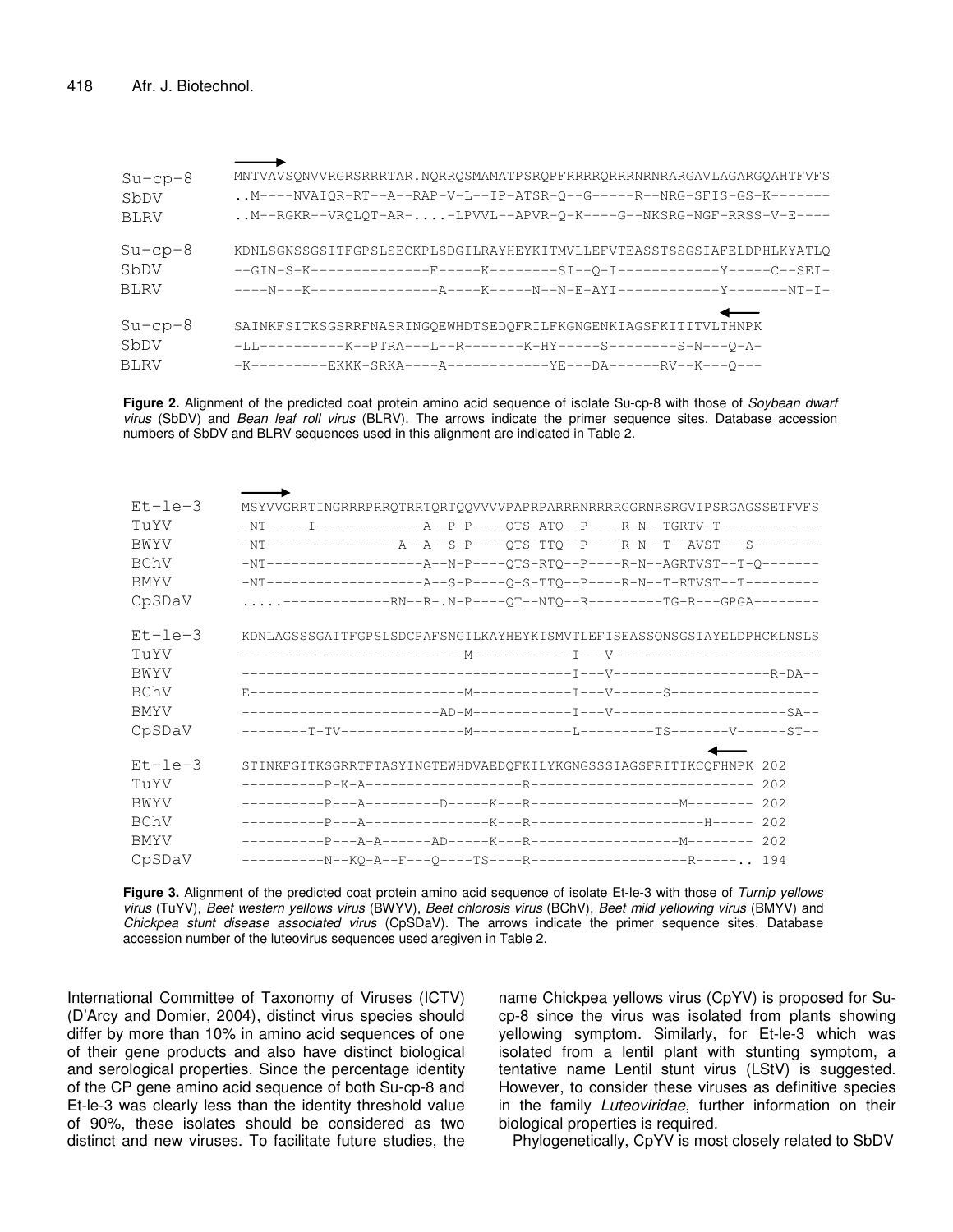

**Figure 4.** Unrooted dendrogram showing phylogenetic relationship among partial coat protein nucleotide sequences of SbDV isolates. Sequenced isolates are from Ethiopia (Eth26, Eth57 and Eth61), Syria (Syr) and China (Chi) while sequences from Japan (Jp-YP, - YS, -DS and –DP), USA (US-Y, US-D) and Germany (Ger1 and Ger2) were obtained from the databank. Isolates with Y, YS, YP cause yellowing symptoms in soybean while D, DP and DS cause dwarfing symptoms.

and BLRV (Figure 1), both members of genus Luteovirus and may belong to the same genus. However, final assignment to the genus should await sequence information of the polymerase gene which is the major criteria for distinguishing the genera in the family *Luteoviridae* (D'Arcy and Domier, 2004). In this work, although CP sequences were repeatedly amplified using CpYV RNA extracts, our further attempt to amplify sequences from other genomic regions of the virus using primer pairs designed from other conserved regions of other luteoviruses was not successful, possibly because there is poor match of the primer in the region used. It should also be noted that the CP of SbDV and BLRV are not amplified by the S1/AS3 primers pair that amplified CpYV and other poleroviruses since the 5' end is highly divergent. This primer pair may therefore be useful to differentiate between these viruses.

In previous work, Tadesse et al. (1999) reported the occurrence of a virus that serologically reacted with MAb 4-3B11, an antibody known to react only with SbDV and BLRV (Katul, 1992) from chickpea samples in Ethiopia. The authors further indicated that these samples did not react with antibodies specific to SbDV or BLRV. It is possible that these samples are infected with a virus that shares a common epitope with these two viruses. Since CpYV is closer in its CP sequence to these two viruses than any other known luteovirus, the possibility that these samples are infected with CpYV cannot be ruled out. Further virus surveys in legume growing areas of the world including Ethiopia and Sudan should be conducted to obtain information on the occurrence and geographical distribution of this new virus.

It was previously reported that BWYV is the most common virus in chickpea and lentil in Ethiopia (Tadesse et al., 1999). However, a recent study (Abraham et al. 2006) suggested that CpCSV is the most common and that no BWYV subgroup viruses were detected in several samples serologically or by molecular means suggesting that this group of viruses is at least not widespread in the country. Given that LStV is phylogenetically closer to BWYV subgroup than other poleroviruses, it would be helpful to investigate further its distribution and importance in Ethiopia and elsewhere. Although LStV is clearly a polerovirus, obtaining further sequence information particularly at the 5' end of the genome including ORF0 will clarify its exact taxonomic position in relation to other members of BWYV subgroup.

At the beginning of this study, the only legume (faba bean) luteovirus isolate from BWYV subgroup for which ORF0 sequence data is available in the database is from France, that based on recent reclassification should be considered a TuYV isolate (Hauser et al., 2000). However, Fortass et al. (1997) reported the CP gene sequence of a chickpea isolate of BWYV from Morocco, but the sequence is not available in the database. Pairwise comparison of this sequence with that of our faba bean isolates from Morocco (Mo-fb-21) and the TuYV sequence from the database indicated that the chickpea isolate from Morocco shares 95% amino acid sequence identity with each of them. These observations suggest that BWYV-like isolates from faba bean and chickpea from Morocco and Egypt have to be considered as TuYV isolates.

The data also confirms the occurrence of SbDV in faba bean in Ethiopia, China and Syria using more robust molecular techniques as most previous reports are based mostly on serology which is not that reliable in luteoviruses identification. Together with our recent report of this virus in faba bean and clover in Germany (Abraham et al., 2007), results of this study suggest that SbDV has wider geographical distribution than it was once thought (Figure 2). Sequence and biological information on more isolates from different geographical areas would help to obtain a better understanding of the nature of variation of SbDV isolates from different crops and geographical origin.

The fact that the new viruses described here were not encountered in the previous legume serology-based virus surveys in various countries in the region suggests that the identification techniques used were unable to reveal the occurrence of new viruses. In serological tests, viruses that do not react with a set of specific antibodies used are normally excluded. In addition, some of the antibodies may cross react with other viruses sharing common epitope leading to erroneous identification. In